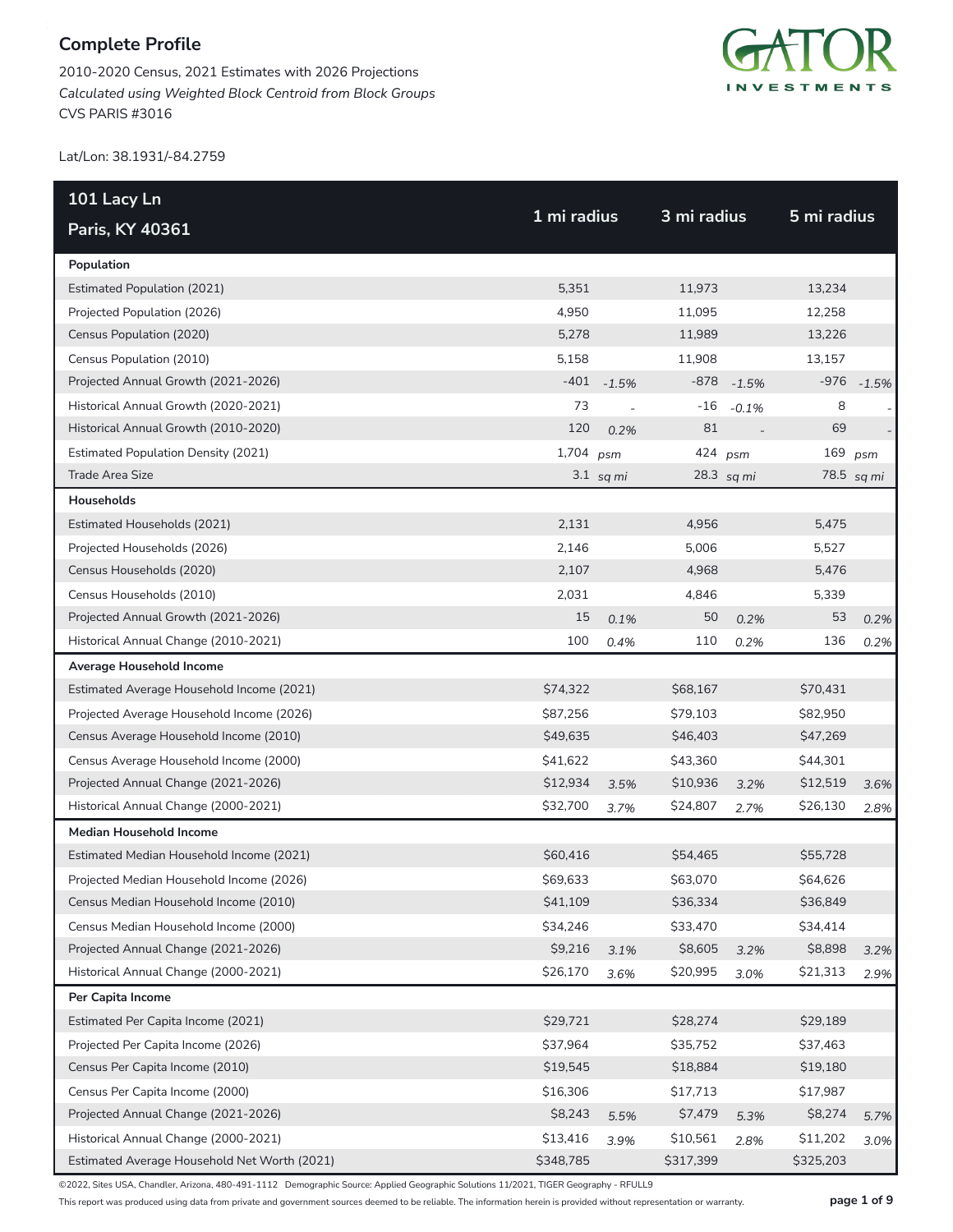2010-2020 Census, 2021 Estimates with 2026 Projections *Calculated using Weighted Block Centroid from Block Groups* CVS PARIS #3016



Lat/Lon: 38.1931/-84.2759

| 101 Lacy Ln                                   | 1 mi radius |                          |              | 3 mi radius              |              |         |
|-----------------------------------------------|-------------|--------------------------|--------------|--------------------------|--------------|---------|
| Paris, KY 40361                               |             |                          |              |                          | 5 mi radius  |         |
| <b>Race and Ethnicity</b>                     |             |                          |              |                          |              |         |
| Total Population (2021)                       | 5,351       |                          | 11,973       |                          | 13,234       |         |
| White (2021)                                  |             | 4,462 83.4%              | 9,620        | 80.4%                    | 10,749       | 81.2%   |
| Black or African American (2021)              | 266         | 5.0%                     | 893          | 7.5%                     | 933          | 7.1%    |
| American Indian or Alaska Native (2021)       | 18          | 0.3%                     | 33           | 0.3%                     | 39           | 0.3%    |
| Asian (2021)                                  | 44          | 0.8%                     | 71           | 0.6%                     | 72           | 0.5%    |
| Hawaiian or Pacific Islander (2021)           | 2           | $\overline{\phantom{a}}$ | 5            | $\overline{\phantom{a}}$ | 5            |         |
| Other Race (2021)                             | 261         | 4.9%                     | 605          | 5.1%                     | 645          | 4.9%    |
| Two or More Races (2021)                      | 297         | 5.6%                     | 745          | 6.2%                     | 791          | 6.0%    |
| Population < 18 (2021)                        |             | 1,319 24.7%              |              | 2,841 23.7%              | 3,119        | 23.6%   |
| White Not Hispanic                            | 938         | 71.1%                    | 1,923        | 67.7%                    | 2,145        | 68.8%   |
| <b>Black or African American</b>              | 56          | 4.2%                     | 178          | 6.3%                     | 188          | 6.0%    |
| Asian                                         | 14          | 1.1%                     | 24           | 0.8%                     | 25           | 0.8%    |
| Other Race Not Hispanic                       | 154         | 11.7%                    |              | 319 11.2%                | 330          | 10.6%   |
| Hispanic                                      | 157         | 11.9%                    | 398          | 14.0%                    | 430          | 13.8%   |
| Not Hispanic or Latino Population (2021)      |             | 4,993 93.3%              | 11,017 92.0% |                          | 12,196 92.2% |         |
| Not Hispanic White                            | 4,377       | 87.7%                    | 9,364        | 85.0%                    | 10,462 85.8% |         |
| Not Hispanic Black or African American        | 264         | 5.3%                     | 886          | 8.0%                     | 925          | 7.6%    |
| Not Hispanic American Indian or Alaska Native | 9           | 0.2%                     | 15           | 0.1%                     | 19           | 0.2%    |
| Not Hispanic Asian                            | 44          | 0.9%                     | 70           | 0.6%                     | 71           | 0.6%    |
| Not Hispanic Hawaiian or Pacific Islander     | 2           | $\overline{a}$           | 5            | $\overline{\phantom{a}}$ | 5            |         |
| Not Hispanic Other Race                       | 61          | 1.2%                     | 114          | 1.0%                     | 119          | 1.0%    |
| Not Hispanic Two or More Races                | 236         | 4.7%                     | 563          | 5.1%                     | 594          | 4.9%    |
| Hispanic or Latino Population (2021)          | 358         | 6.7%                     | 956          | 8.0%                     | 1,038        | 7.8%    |
| Hispanic White                                | 85          | 23.8%                    | 257          | 26.8%                    | 287          | 27.6%   |
| Hispanic Black or African American            | 2           | 0.6%                     | 8            | 0.8%                     | 8            | 0.8%    |
| Hispanic American Indian or Alaska Native     | 9           | 2.5%                     | 18           | 1.9%                     | 19           | 1.8%    |
| Hispanic Asian                                |             |                          | $1\,$        | 0.1%                     | $1\,$        |         |
| Hispanic Hawaiian or Pacific Islander         |             |                          |              |                          |              |         |
| Hispanic Other Race                           |             | 201 56.0%                | 491          | 51.3%                    | 526          | 50.6%   |
| Hispanic Two or More Races                    | 61          | 17.1%                    |              | 182 19.0%                | 197          | 19.0%   |
| Not Hispanic or Latino Population (2020)      | 4,853       | 91.9%                    | 10,983 91.6% |                          | 12,143 91.8% |         |
| Hispanic or Latino Population (2020)          | 425         | 8.1%                     | 1,006        | 8.4%                     | 1,082        | 8.2%    |
| Not Hispanic or Latino Population (2010)      | 4,849       | 94.0%                    | 11,022 92.6% |                          | 12,204 92.8% |         |
| Hispanic or Latino Population (2010)          | 309         | 6.0%                     | 886          | 7.4%                     | 953          | 7.2%    |
| Not Hispanic or Latino Population (2026)      | 4,604       | 93.0%                    | 10,175 91.7% |                          | 11,258 91.8% |         |
| Hispanic or Latino Population (2026)          | 346         | 7.0%                     | 920          | 8.3%                     | 1,000        | 8.2%    |
| Projected Annual Growth (2021-2026)           | $-12$       | $-0.7%$                  | $-36$        | $-0.8%$                  | $-38$        | $-0.7%$ |
| Historical Annual Growth (2010-2020)          | 116         | 3.8%                     | 120          | 1.4%                     | 129          | 1.4%    |

©2022, Sites USA, Chandler, Arizona, 480-491-1112 Demographic Source: Applied Geographic Solutions 11/2021, TIGER Geography - RFULL9

This report was produced using data from private and government sources deemed to be reliable. The information herein is provided without representation or warranty. **page 2 of 9**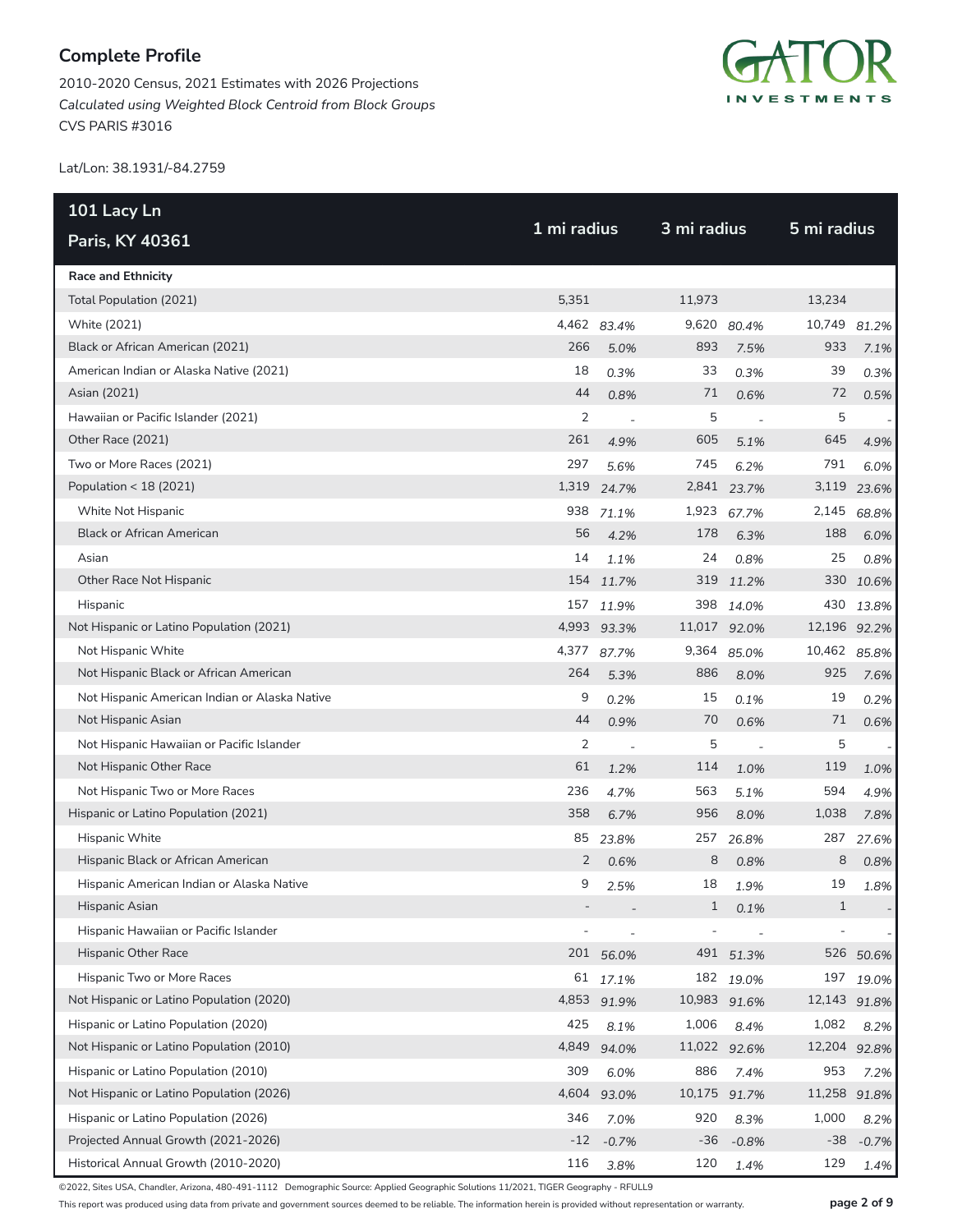2010-2020 Census, 2021 Estimates with 2026 Projections *Calculated using Weighted Block Centroid from Block Groups* CVS PARIS #3016



Lat/Lon: 38.1931/-84.2759

| 101 Lacy Ln                          |       |             |        |             |        |             |  |
|--------------------------------------|-------|-------------|--------|-------------|--------|-------------|--|
| Paris, KY 40361                      |       | 1 mi radius |        | 3 mi radius |        | 5 mi radius |  |
| <b>Total Age Distribution (2021)</b> |       |             |        |             |        |             |  |
| <b>Total Population</b>              | 5,351 |             | 11,973 |             | 13,234 |             |  |
| Age Under 5 Years                    | 357   | 6.7%        | 775    | 6.5%        | 851    | 6.4%        |  |
| Age 5 to 9 Years                     | 353   | 6.6%        | 764    | 6.4%        | 838    | 6.3%        |  |
| Age 10 to 14 Years                   | 394   | 7.4%        | 820    | 6.8%        | 900    | 6.8%        |  |
| Age 15 to 19 Years                   | 337   | 6.3%        | 739    | 6.2%        | 813    | 6.1%        |  |
| Age 20 to 24 Years                   | 341   | 6.4%        | 771    | 6.4%        | 838    | 6.3%        |  |
| Age 25 to 29 Years                   | 362   | 6.8%        | 756    | 6.3%        | 819    | 6.2%        |  |
| Age 30 to 34 Years                   | 283   | 5.3%        | 674    | 5.6%        | 739    | 5.6%        |  |
| Age 35 to 39 Years                   | 280   | 5.2%        | 647    | 5.4%        | 713    | 5.4%        |  |
| Age 40 to 44 Years                   | 288   | 5.4%        | 654    | 5.5%        | 728    | 5.5%        |  |
| Age 45 to 49 Years                   | 313   | 5.9%        | 689    | 5.8%        | 762    | 5.8%        |  |
| Age 50 to 54 Years                   | 309   | 5.8%        | 716    | 6.0%        | 809    | 6.1%        |  |
| Age 55 to 59 Years                   | 315   | 5.9%        | 765    | 6.4%        | 863    | 6.5%        |  |
| Age 60 to 64 Years                   | 323   | 6.0%        | 780    | 6.5%        | 879    | 6.6%        |  |
| Age 65 to 69 Years                   | 284   | 5.3%        | 690    | 5.8%        | 774    | 5.9%        |  |
| Age 70 to 74 Years                   | 271   | 5.1%        | 594    | 5.0%        | 668    | 5.0%        |  |
| Age 75 to 79 Years                   | 196   | 3.7%        | 450    | 3.8%        | 495    | 3.7%        |  |
| Age 80 to 84 Years                   | 148   | 2.8%        | 332    | 2.8%        | 366    | 2.8%        |  |
| Age 85 Years or Over                 | 197   | 3.7%        | 357    | 3.0%        | 380    | 2.9%        |  |
| Median Age                           | 38.5  |             | 39.3   |             | 39.7   |             |  |
| Age 19 Years or Less                 |       | 1,441 26.9% |        | 3,097 25.9% |        | 3,402 25.7% |  |
| Age 20 to 64 Years                   |       | 2,814 52.6% |        | 6,453 53.9% |        | 7,149 54.0% |  |
| Age 65 Years or Over                 |       | 1,097 20.5% |        | 2,422 20.2% |        | 2,683 20.3% |  |
| Female Age Distribution (2021)       |       |             |        |             |        |             |  |
| Female Population                    |       | 2,836 53.0% | 6,247  | 52.2%       |        | 6,886 52.0% |  |
| Age Under 5 Years                    | 194   | 6.9%        | 419    | 6.7%        | 459    | 6.7%        |  |
| Age 5 to 9 Years                     | 152   | 5.4%        | 347    | 5.5%        | 382    | 5.5%        |  |
| Age 10 to 14 Years                   | 177   | 6.3%        | 378    | 6.0%        | 414    | 6.0%        |  |
| Age 15 to 19 Years                   | 157   | 5.6%        | 345    | 5.5%        | 382    | 5.5%        |  |
| Age 20 to 24 Years                   | 180   | 6.4%        | 390    | 6.2%        | 423    | 6.1%        |  |
| Age 25 to 29 Years                   | 180   | 6.3%        | 377    | 6.0%        | 411    | 6.0%        |  |
| Age 30 to 34 Years                   | 151   | 5.3%        | 342    | 5.5%        | 376    | 5.5%        |  |
| Age 35 to 39 Years                   | 151   | 5.3%        | 338    | 5.4%        | 372    | 5.4%        |  |
| Age 40 to 44 Years                   | 159   | 5.6%        | 329    | 5.3%        | 363    | 5.3%        |  |
| Age 45 to 49 Years                   | 158   | 5.6%        | 352    | 5.6%        | 390    | 5.7%        |  |
| Age 50 to 54 Years                   | 161   | 5.7%        | 377    | 6.0%        | 423    | 6.1%        |  |
| Age 55 to 59 Years                   | 170   | 6.0%        | 391    | 6.3%        | 442    | 6.4%        |  |
| Age 60 to 64 Years                   | 185   | 6.5%        | 431    | 6.9%        | 482    | 7.0%        |  |
| Age 65 to 69 Years                   | 158   | 5.6%        | 380    | 6.1%        | 422    | 6.1%        |  |
| Age 70 to 74 Years                   | 149   | 5.3%        | 314    | 5.0%        | 351    | 5.1%        |  |
| Age 75 to 79 Years                   | 117   | 4.1%        | 279    | 4.5%        | 302    | 4.4%        |  |
| Age 80 to 84 Years                   | 94    | 3.3%        | 205    | 3.3%        | 223    | 3.2%        |  |
| Age 85 Years or Over                 | 143   | 5.0%        | 254    | 4.1%        | 270    | 3.9%        |  |
| Female Median Age                    | 41.5  |             | 41.9   |             | 42.2   |             |  |
| Age 19 Years or Less                 |       | 681 24.0%   |        | 1,489 23.8% |        | 1,636 23.8% |  |
| Age 20 to 64 Years                   |       | 1,494 52.7% |        | 3,327 53.2% |        | 3,682 53.5% |  |
| Age 65 Years or Over                 |       | 661 23.3%   |        | 1,432 22.9% |        | 1,568 22.8% |  |

©2022, Sites USA, Chandler, Arizona, 480-491-1112 Demographic Source: Applied Geographic Solutions 11/2021, TIGER Geography - RFULL9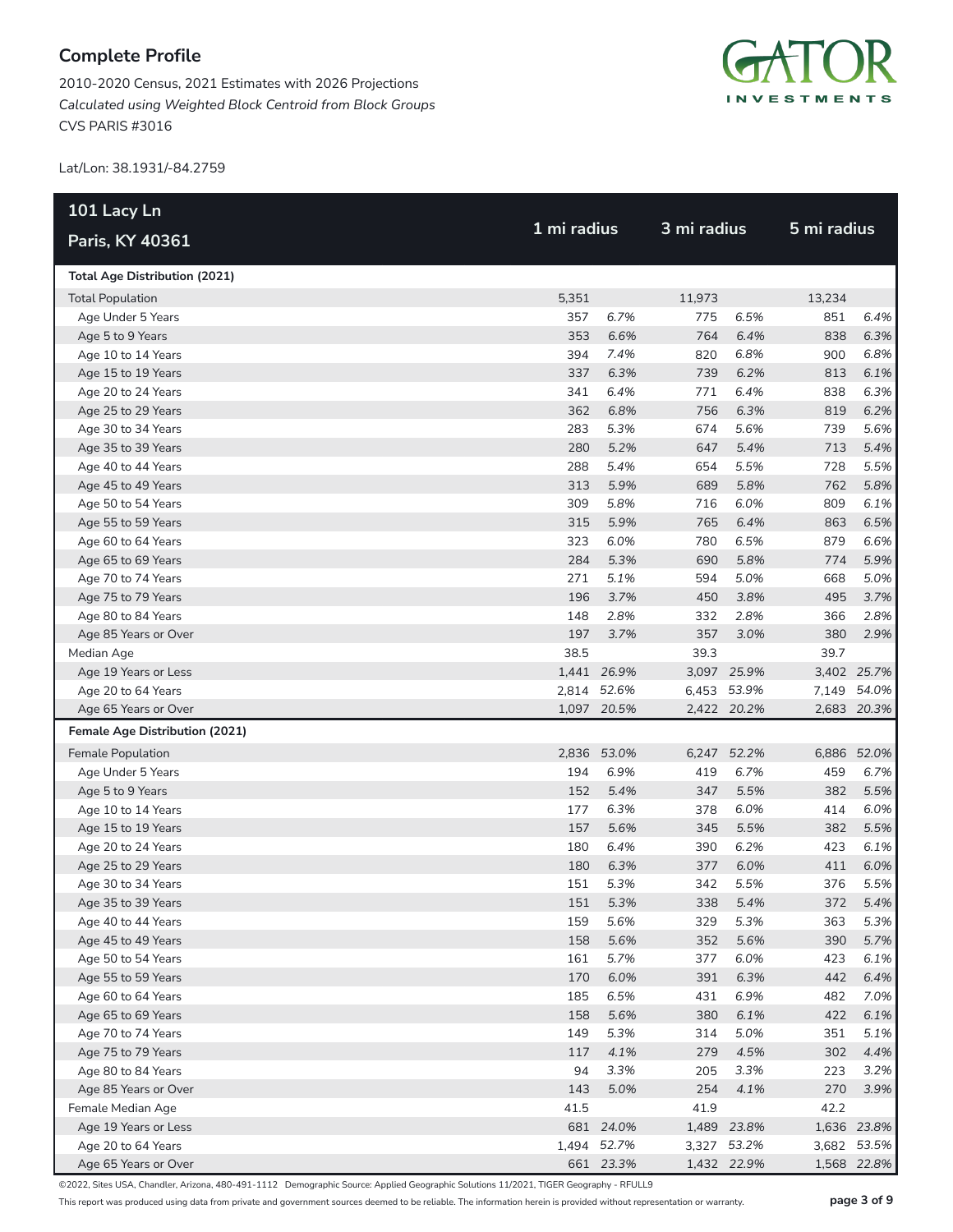2010-2020 Census, 2021 Estimates with 2026 Projections *Calculated using Weighted Block Centroid from Block Groups* CVS PARIS #3016



Lat/Lon: 38.1931/-84.2759

| 101 Lacy Ln                  |             |             |             |             | 5 mi radius |             |  |
|------------------------------|-------------|-------------|-------------|-------------|-------------|-------------|--|
| Paris, KY 40361              | 1 mi radius |             | 3 mi radius |             |             |             |  |
| Male Age Distribution (2021) |             |             |             |             |             |             |  |
| Male Population              |             | 2,515 47.0% |             | 5,726 47.8% |             | 6,348 48.0% |  |
| Age Under 5 Years            | 162         | 6.4%        | 356         | 6.2%        | 392         | 6.2%        |  |
| Age 5 to 9 Years             | 201         | 8.0%        | 417         | 7.3%        | 457         | 7.2%        |  |
| Age 10 to 14 Years           | 217         | 8.6%        | 443         | 7.7%        | 485         | 7.6%        |  |
| Age 15 to 19 Years           | 180         | 7.1%        | 393         | 6.9%        | 431         | 6.8%        |  |
| Age 20 to 24 Years           | 160         | 6.4%        | 381         | 6.6%        | 415         | 6.5%        |  |
| Age 25 to 29 Years           | 183         | 7.3%        | 379         | 6.6%        | 408         | 6.4%        |  |
| Age 30 to 34 Years           | 132         | 5.3%        | 332         | 5.8%        | 363         | 5.7%        |  |
| Age 35 to 39 Years           | 129         | 5.1%        | 309         | 5.4%        | 341         | 5.4%        |  |
| Age 40 to 44 Years           | 130         | 5.2%        | 325         | 5.7%        | 365         | 5.8%        |  |
| Age 45 to 49 Years           | 155         | 6.2%        | 337         | 5.9%        | 372         | 5.9%        |  |
| Age 50 to 54 Years           | 148         | 5.9%        | 339         | 5.9%        | 386         | 6.1%        |  |
| Age 55 to 59 Years           | 145         | 5.8%        | 374         | 6.5%        | 421         | 6.6%        |  |
| Age 60 to 64 Years           | 138         | 5.5%        | 350         | 6.1%        | 397         | 6.3%        |  |
| Age 65 to 69 Years           | 126         | 5.0%        | 310         | 5.4%        | 352         | 5.5%        |  |
| Age 70 to 74 Years           | 122         | 4.8%        | 280         | 4.9%        | 317         | 5.0%        |  |
| Age 75 to 79 Years           | 80          | 3.2%        | 171         | 3.0%        | 192         | 3.0%        |  |
| Age 80 to 84 Years           | 54          | 2.2%        | 126         | 2.2%        | 144         | 2.3%        |  |
| Age 85 Years or Over         | 54          | 2.2%        | 103         | 1.8%        | 110         | 1.7%        |  |
| Male Median Age              | 35.1        |             | 36.7        |             | 37.2        |             |  |
| Age 19 Years or Less         |             | 760 30.2%   |             | 1,609 28.1% |             | 1,766 27.8% |  |
| Age 20 to 64 Years           |             | 1,320 52.5% |             | 3,127 54.6% |             | 3,467 54.6% |  |
| Age 65 Years or Over         |             | 436 17.3%   |             | 990 17.3%   |             | 1,115 17.6% |  |
| Males per 100 Females (2021) |             |             |             |             |             |             |  |
| <b>Overall Comparison</b>    | 89          |             | 92          |             | 92          |             |  |
| Age Under 5 Years            |             | 83 45.5%    |             | 85 45.9%    |             | 86 46.1%    |  |
| Age 5 to 9 Years             |             | 132 56.9%   |             | 120 54.6%   |             | 120 54.5%   |  |
| Age 10 to 14 Years           |             | 122 55.0%   | 117         | 54.0%       |             | 117 53.9%   |  |
| Age 15 to 19 Years           |             | 114 53.3%   |             | 114 53.2%   |             | 113 53.0%   |  |
| Age 20 to 24 Years           |             | 89 47.1%    |             | 98 49.4%    |             | 98 49.5%    |  |
| Age 25 to 29 Years           |             | 102 50.4%   |             | 101 50.1%   |             | 99 49.8%    |  |
| Age 30 to 34 Years           |             | 88 46.7%    |             | 97 49.3%    |             | 96 49.1%    |  |
| Age 35 to 39 Years           |             | 85 46.0%    |             | 91 47.8%    |             | 92 47.8%    |  |
| Age 40 to 44 Years           |             | 82 44.9%    |             | 99 49.7%    |             | 101 50.2%   |  |
| Age 45 to 49 Years           |             | 98 49.5%    |             | 96 49.0%    |             | 95 48.8%    |  |
| Age 50 to 54 Years           |             | 92 47.9%    |             | 90 47.4%    |             | 91 47.7%    |  |
| Age 55 to 59 Years           |             | 85 46.1%    |             | 96 48.9%    |             | 95 48.8%    |  |
| Age 60 to 64 Years           |             | 75 42.8%    |             | 81 44.8%    |             | 82 45.2%    |  |
| Age 65 to 69 Years           |             | 80 44.3%    |             | 81 44.9%    |             | 83 45.5%    |  |
| Age 70 to 74 Years           |             | 82 45.0%    |             | 89 47.2%    |             | 90 47.4%    |  |
| Age 75 to 79 Years           |             | 68 40.6%    |             | 61 38.0%    |             | 64 38.9%    |  |
| Age 80 to 84 Years           |             | 58 36.6%    |             | 62 38.1%    |             | 64 39.2%    |  |
| Age 85 Years or Over         |             | 38 27.5%    |             | 41 28.9%    |             | 41 29.0%    |  |
| Age 19 Years or Less         |             | 111 52.7%   |             | 108 51.9%   |             | 108 51.9%   |  |
| Age 20 to 39 Years           |             | 91 47.7%    |             | 97 49.2%    |             | 96 49.1%    |  |
| Age 40 to 64 Years           |             | 86 46.3%    |             | 92 47.9%    |             | 92 48.0%    |  |
| Age 65 Years or Over         |             | 66 39.7%    |             | 69 40.9%    |             | 71 41.6%    |  |

©2022, Sites USA, Chandler, Arizona, 480-491-1112 Demographic Source: Applied Geographic Solutions 11/2021, TIGER Geography - RFULL9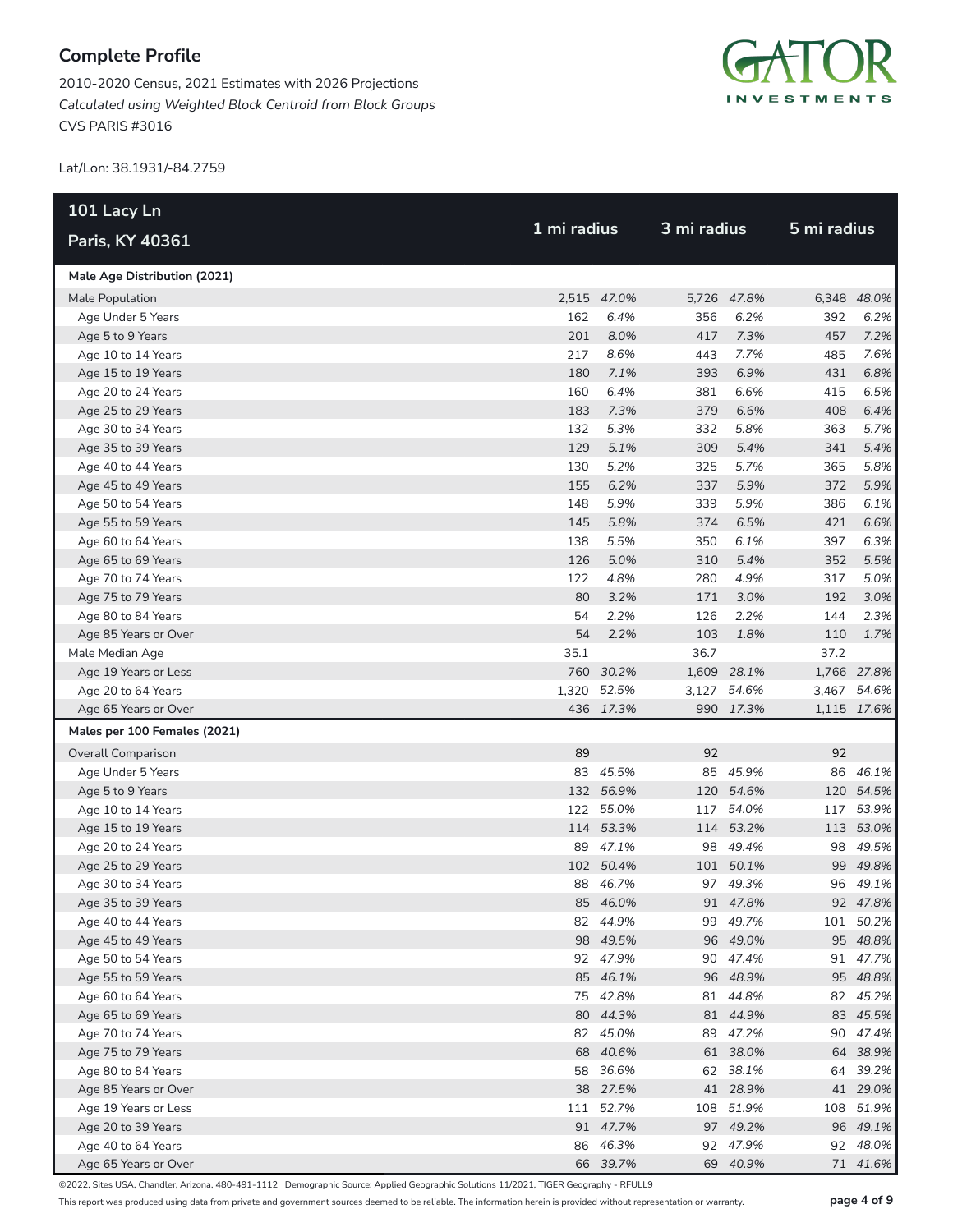2010-2020 Census, 2021 Estimates with 2026 Projections *Calculated using Weighted Block Centroid from Block Groups* CVS PARIS #3016



Lat/Lon: 38.1931/-84.2759

| 101 Lacy Ln                                  | 1 mi radius |             | 3 mi radius |             | 5 mi radius  |             |
|----------------------------------------------|-------------|-------------|-------------|-------------|--------------|-------------|
| Paris, KY 40361                              |             |             |             |             |              |             |
| Household Type (2021)                        |             |             |             |             |              |             |
| <b>Total Households</b>                      | 2,131       |             | 4,956       |             | 5,475        |             |
| Households with Children                     |             | 708 33.2%   |             | 1,513 30.5% |              | 1,662 30.4% |
| Average Household Size                       | 2.5         |             | 2.4         |             | 2.4          |             |
| Household Density per Square Mile            | 679         |             | 175         |             | 70           |             |
| <b>Population Family</b>                     |             | 4,487 83.9% |             | 9,832 82.1% | 10,917 82.5% |             |
| Population Non-Family                        | 769         | 14.4%       |             | 2,041 17.0% |              | 2,216 16.7% |
| <b>Population Group Quarters</b>             | 95          | 1.8%        | 100         | 0.8%        | 102          | 0.8%        |
| <b>Family Households</b>                     | 1,467       | 68.8%       |             | 3,238 65.3% |              | 3,609 65.9% |
| Married Couple Households                    | 995         | 67.8%       |             | 2,185 67.5% |              | 2,474 68.6% |
| Other Family Households with Children        |             | 473 32.2%   |             | 1,053 32.5% |              | 1,134 31.4% |
| Family Households with Children              |             | 697 47.5%   |             | 1,487 45.9% |              | 1,634 45.3% |
| Married Couple with Children                 | 390         | 55.9%       |             | 823 55.4%   |              | 921 56.4%   |
| Other Family Households with Children        |             | 307 44.1%   |             | 664 44.6%   |              | 713 43.6%   |
| Family Households No Children                |             | 770 52.5%   |             | 1,751 54.1% |              | 1,975 54.7% |
| Married Couple No Children                   |             | 605 78.5%   |             | 1,362 77.8% |              | 1,553 78.6% |
| Other Family Households No Children          | 166         | 21.5%       | 389         | 22.2%       |              | 422 21.4%   |
| Non-Family Households                        |             | 664 31.2%   |             | 1,718 34.7% |              | 1,866 34.1% |
| Non-Family Households with Children          | 11          | 1.6%        | 26          | 1.5%        | 28           | 1.5%        |
| Non-Family Households No Children            | 653         | 98.4%       | 1,692       | 98.5%       |              | 1,838 98.5% |
| Average Family Household Size                | 3.1         |             | 3.0         |             | 3.0          |             |
| Average Family Income                        | \$87,297    |             | \$83,103    |             | \$85,641     |             |
| Median Family Income                         | \$75,689    |             | \$67,878    |             | \$69,202     |             |
| Average Non-Family Household Size            | 1.2         |             | 1.2         |             | 1.2          |             |
| Marital Status (2021)                        |             |             |             |             |              |             |
| Population Age 15 Years or Over              | 4,247       |             | 9,614       |             | 10,645       |             |
| Never Married                                |             | 1,293 30.4% |             | 2,747 28.6% |              | 2,964 27.8% |
| <b>Currently Married</b>                     |             | 1,954 46.0% |             | 4,149 43.2% |              | 4,714 44.3% |
| <b>Previously Married</b>                    |             | 1,000 23.6% |             | 2,718 28.3% |              | 2,967 27.9% |
| Separated                                    | 98          | 9.8%        |             | 344 12.7%   |              | 378 12.7%   |
| Widowed                                      |             | 385 38.4%   |             | 851 31.3%   |              | 927 31.2%   |
| Divorced                                     |             | 517 51.7%   |             | 1,523 56.0% |              | 1,663 56.0% |
| <b>Educational Attainment (2021)</b>         |             |             |             |             |              |             |
| Adult Population Age 25 Years or Over        | 3,569       |             | 8,104       |             | 8,994        |             |
| Elementary (Grade Level 0 to 8)              | 157         | 4.4%        | 525         | 6.5%        | 593          | 6.6%        |
| Some High School (Grade Level 9 to 11)       | 306         | 8.6%        | 751         | 9.3%        | 817          | 9.1%        |
| High School Graduate                         |             | 1,113 31.2% |             | 2,763 34.1% | 3,094        | 34.4%       |
| Some College                                 | 962         | 27.0%       |             | 2,025 25.0% |              | 2,216 24.6% |
| Associate Degree Only                        | 238         | 6.7%        | 542         | 6.7%        | 607          | 6.7%        |
| <b>Bachelor Degree Only</b>                  | 499         | 14.0%       | 929         | 11.5%       | 1,030        | 11.5%       |
| Graduate Degree                              | 294         | 8.2%        | 568         | 7.0%        | 637          | 7.1%        |
| Any College (Some College or Higher)         | 1,993       | 55.8%       | 4,064       | 50.1%       |              | 4,490 49.9% |
| College Degree + (Bachelor Degree or Higher) |             | 793 22.2%   |             | 1,498 18.5% | 1,667        | 18.5%       |

©2022, Sites USA, Chandler, Arizona, 480-491-1112 Demographic Source: Applied Geographic Solutions 11/2021, TIGER Geography - RFULL9

This report was produced using data from private and government sources deemed to be reliable. The information herein is provided without representation or warranty. **page 5 of 9**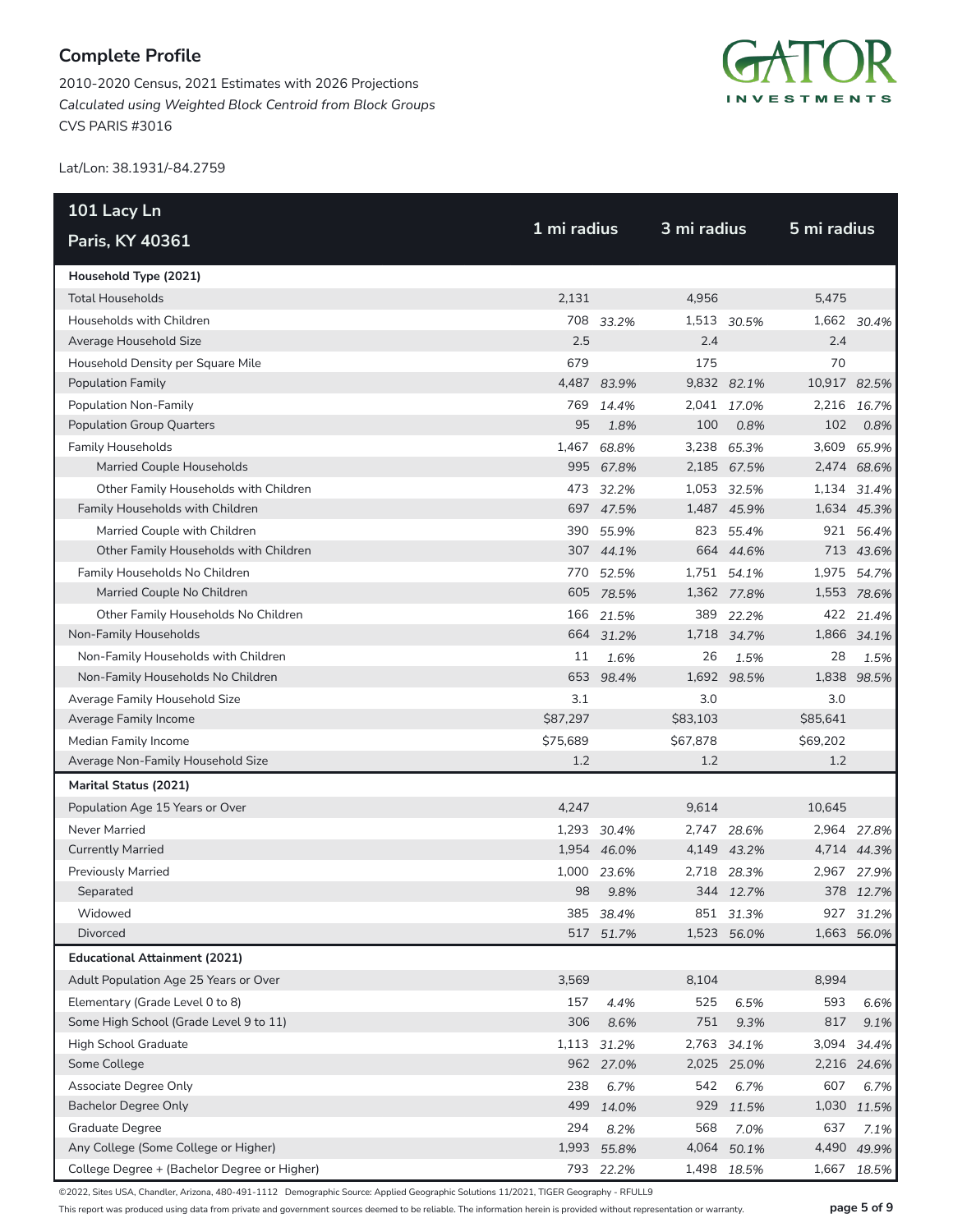2010-2020 Census, 2021 Estimates with 2026 Projections *Calculated using Weighted Block Centroid from Block Groups* CVS PARIS #3016



Lat/Lon: 38.1931/-84.2759

| 101 Lacy Ln                                    |             |             | 3 mi radius |             |             |             |
|------------------------------------------------|-------------|-------------|-------------|-------------|-------------|-------------|
| Paris, KY 40361                                | 1 mi radius |             |             |             | 5 mi radius |             |
| Housing                                        |             |             |             |             |             |             |
| Total Housing Units (2021)                     | 2,229       |             | 5,430       |             | 5,993       |             |
| Total Housing Units (2020)                     | 2,204       |             | 5,444       |             | 5,996       |             |
| Historical Annual Growth (2020-2021)           | 25          |             | $-14$       |             | $-2$        |             |
| Housing Units Occupied (2021)                  |             | 2,131 95.6% |             | 4,956 91.3% |             | 5,475 91.3% |
| Housing Units Owner-Occupied                   |             | 1,317 61.8% |             | 2,915 58.8% |             | 3,281 59.9% |
| Housing Units Renter-Occupied                  |             | 815 38.2%   |             | 2,041 41.2% |             | 2,193 40.1% |
| Housing Units Vacant (2021)                    | 98          | 4.4%        | 474         | 8.7%        | 519         | 8.7%        |
| Household Size (2021)                          |             |             |             |             |             |             |
| <b>Total Households</b>                        | 2,131       |             | 4,956       |             | 5,475       |             |
| 1 Person Households                            |             | 584 27.4%   |             | 1,476 29.8% |             | 1,604 29.3% |
| 2 Person Households                            |             | 709 33.2%   |             | 1,657 33.4% |             | 1,860 34.0% |
| 3 Person Households                            |             | 384 18.0%   |             | 828 16.7%   |             | 914 16.7%   |
| 4 Person Households                            |             | 265 12.4%   |             | 570 11.5%   |             | 631 11.5%   |
| 5 Person Households                            | 125         | 5.9%        | 278         | 5.6%        | 307         | 5.6%        |
| 6 Person Households                            | 51          | 2.4%        | 108         | 2.2%        | 117         | 2.1%        |
| 7 or More Person Households                    | 14          | 0.6%        | 38          | 0.8%        | 42          | 0.8%        |
| Household Income Distribution (2021)           |             |             |             |             |             |             |
| HH Income \$200,000 or More                    | 64          | 3.0%        | 146         | 3.0%        | 167         | 3.1%        |
| HH Income \$150,000 to \$199,999               | 85          | 4.0%        | 130         | 2.6%        | 158         | 2.9%        |
| HH Income \$125,000 to \$149,999               | 138         | 6.5%        | 240         | 4.8%        | 264         | 4.8%        |
| HH Income \$100,000 to \$124,999               |             | 225 10.6%   | 428         | 8.6%        | 501         | 9.1%        |
| HH Income \$75,000 to \$99,999                 |             | 378 17.7%   |             | 808 16.3%   |             | 902 16.5%   |
| HH Income \$50,000 to \$74,999                 |             | 365 17.1%   |             | 826 16.7%   |             | 909 16.6%   |
| HH Income \$35,000 to \$49,999                 | 185         | 8.7%        |             | 634 12.8%   |             | 695 12.7%   |
| HH Income \$25,000 to \$34,999                 |             | 280 13.1%   |             | 632 12.8%   |             | 671 12.3%   |
| HH Income \$15,000 to \$24,999                 |             | 295 13.8%   |             | 605 12.2%   |             | 652 11.9%   |
| HH Income \$10,000 to \$14,999                 | 45          | 2.1%        | 145         | 2.9%        | 166         | 3.0%        |
| HH Income Under \$10,000                       | 73          | 3.4%        | 362         | 7.3%        | 392         | 7.2%        |
| Household Vehicles (2021)                      |             |             |             |             |             |             |
| Households 0 Vehicles Available                | 115         | 5.4%        | 335         | 6.8%        | 354         | 6.5%        |
| Households 1 Vehicle Available                 |             | 570 26.8%   |             | 1,627 32.8% |             | 1,738 31.8% |
| Households 2 Vehicles Available                |             | 760 35.6%   |             | 1,716 34.6% |             | 1,956 35.7% |
| Households 3 or More Vehicles Available        |             | 687 32.2%   |             | 1,278 25.8% |             | 1,427 26.1% |
| Total Vehicles Available                       | 4,446       |             | 9.412       |             | 10,503      |             |
| Average Vehicles per Household                 | 2.1         |             | 1.9         |             | 1.9         |             |
| Owner-Occupied Household Vehicles              |             | 3,177 71.5% |             | 6,615 70.3% |             | 7,464 71.1% |
| Average Vehicles per Owner-Occupied Household  | 2.4         |             | 2.3         |             | 2.3         |             |
| Renter-Occupied Household Vehicles             |             | 1,268 28.5% | 2,797       | 29.7%       |             | 3,039 28.9% |
| Average Vehicles per Renter-Occupied Household | 1.6         |             | 1.4         |             | 1.4         |             |
| Travel Time (2021)                             |             |             |             |             |             |             |
| Worker Base Age 16 years or Over               | 2,489       |             | 5,339       |             | 5,873       |             |
| Travel to Work in 14 Minutes or Less           |             | 948 38.1%   |             | 2,056 38.5% |             | 2,193 37.3% |
| Travel to Work in 15 to 29 Minutes             |             | 662 26.6%   |             | 1,245 23.3% |             | 1,393 23.7% |
| Travel to Work in 30 to 59 Minutes             |             | 666 26.7%   |             | 1,561 29.2% |             | 1,726 29.4% |
| Travel to Work in 60 Minutes or More           | 80          | 3.2%        | 203         | 3.8%        | 234         | 4.0%        |
| Work at Home                                   | 134         | 5.4%        | 274         | 5.1%        | 327         | 5.6%        |
| Average Minutes Travel to Work                 | 20.2        |             | 21.0        |             | 21.0        |             |

©2022, Sites USA, Chandler, Arizona, 480-491-1112 Demographic Source: Applied Geographic Solutions 11/2021, TIGER Geography - RFULL9

This report was produced using data from private and government sources deemed to be reliable. The information herein is provided without representation or warranty. **page 6 of 9**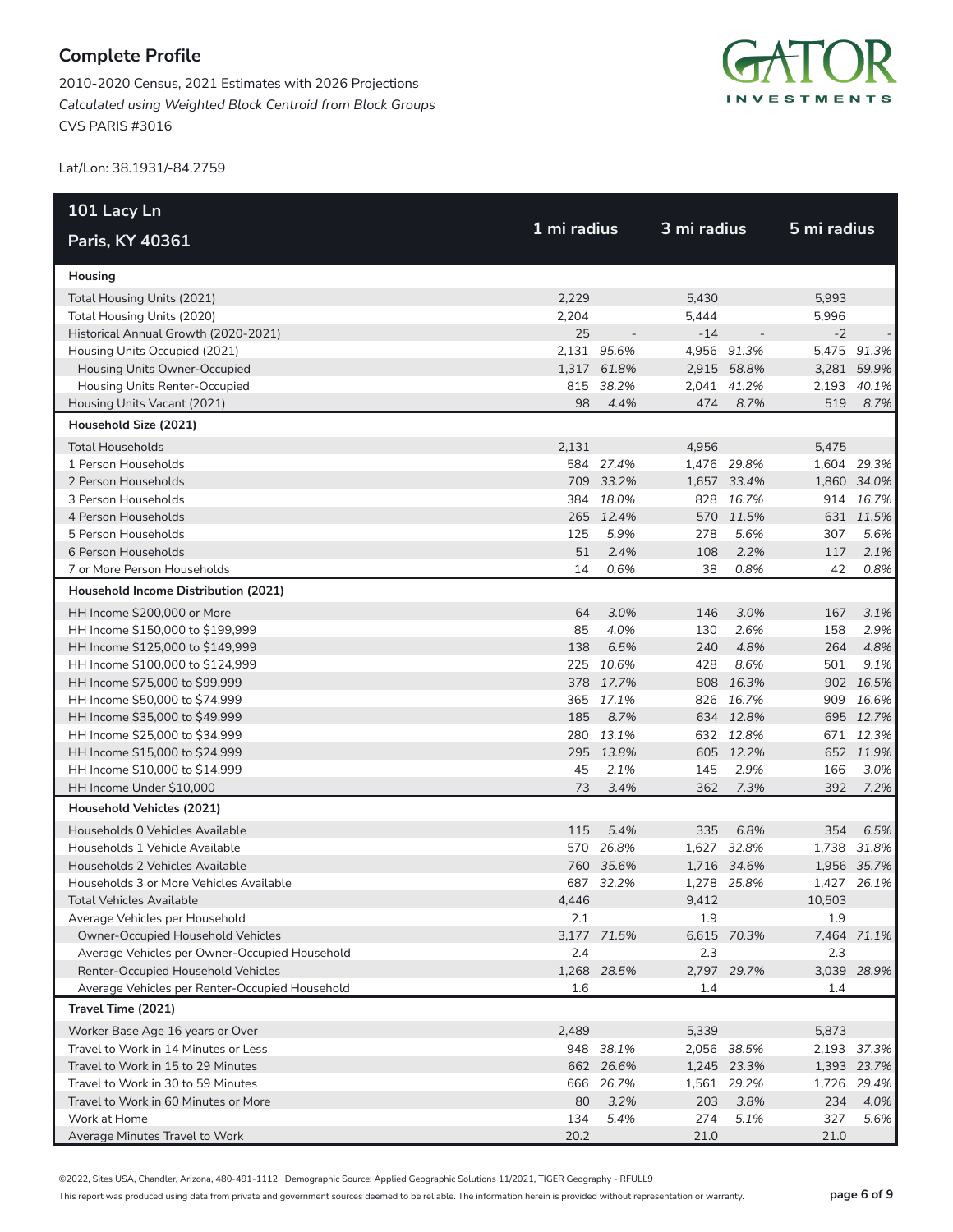2010-2020 Census, 2021 Estimates with 2026 Projections *Calculated using Weighted Block Centroid from Block Groups* CVS PARIS #3016



Lat/Lon: 38.1931/-84.2759

| 101 Lacy Ln                                    | 1 mi radius              |             | 3 mi radius              |             |           |             |  |  |
|------------------------------------------------|--------------------------|-------------|--------------------------|-------------|-----------|-------------|--|--|
| Paris, KY 40361                                |                          |             |                          |             |           | 5 mi radius |  |  |
| Transportation To Work (2021)                  |                          |             |                          |             |           |             |  |  |
| Worker Base Age 16 years or Over               | 2.489                    |             | 5,339                    |             | 5,873     |             |  |  |
| Drive to Work Alone                            |                          | 2,139 85.9% |                          | 4,397 82.4% | 4,798     | 81.7%       |  |  |
| Drive to Work in Carpool                       | 139                      | 5.6%        | 402                      | 7.5%        | 446       | 7.6%        |  |  |
| Travel to Work by Public Transportation        |                          |             | 14                       | 0.3%        | 14        | 0.2%        |  |  |
| Drive to Work on Motorcycle                    |                          |             | $\overline{a}$           |             |           |             |  |  |
| <b>Bicycle to Work</b>                         | $\overline{\phantom{a}}$ |             | $\overline{\phantom{a}}$ |             |           |             |  |  |
| Walk to Work                                   | 35                       | 1.4%        | 145                      | 2.7%        | 161       | 2.7%        |  |  |
| <b>Other Means</b>                             | 42                       | 1.7%        | 106                      | 2.0%        | 126       | 2.1%        |  |  |
| Work at Home                                   | 134                      | 5.4%        | 274                      | 5.1%        | 327       | 5.6%        |  |  |
| Daytime Demographics (2021)                    |                          |             |                          |             |           |             |  |  |
| <b>Total Businesses</b>                        | 164                      |             | 473                      |             | 516       |             |  |  |
| <b>Total Employees</b>                         | 2,865                    |             | 6,536                    |             | 6,820     |             |  |  |
| Company Headquarter Businesses                 | 6                        | 3.7%        | 17                       | 3.7%        | 19        | 3.7%        |  |  |
| <b>Company Headquarter Employees</b>           |                          | 923 32.2%   |                          | 1,539 23.5% |           | 1,564 22.9% |  |  |
| <b>Employee Population per Business</b>        | 17.5 to 1                |             | 13.8 to 1                |             | 13.2 to 1 |             |  |  |
| Residential Population per Business            | 32.6 to 1                |             | 25.3 to 1                |             | 25.7 to 1 |             |  |  |
| Adj. Daytime Demographics Age 16 Years or Over | 4,541                    |             | 10,646                   |             | 11,411    |             |  |  |
| <b>Labor Force</b>                             |                          |             |                          |             |           |             |  |  |
| Labor Population Age 16 Years or Over (2021)   | 4,165                    |             | 9.449                    |             | 10,464    |             |  |  |
| Labor Force Total Males (2021)                 |                          | 1,890 45.4% |                          | 4,424 46.8% |           | 4,919 47.0% |  |  |
| Male Civilian Employed                         |                          | 1,159 61.3% |                          | 2,603 58.8% |           | 2,882 58.6% |  |  |
| Male Civilian Unemployed                       | 70                       | 3.7%        | 142                      | 3.2%        | 153       | 3.1%        |  |  |
| Males in Armed Forces                          |                          |             | $\overline{a}$           |             |           |             |  |  |
| Males Not in Labor Force                       |                          | 662 35.0%   |                          | 1,678 37.9% |           | 1,884 38.3% |  |  |
| Labor Force Total Females (2021)               |                          | 2,275 54.6% |                          | 5,025 53.2% |           | 5,545 53.0% |  |  |
| Female Civilian Employed                       |                          | 1,331 58.5% |                          | 2,736 54.4% |           | 2,991 53.9% |  |  |
| Female Civilian Unemployed                     | 19                       | 0.8%        | 90                       | 1.8%        | 94        | 1.7%        |  |  |
| <b>Females in Armed Forces</b>                 |                          |             |                          |             |           |             |  |  |
| Females Not in Labor Force                     |                          | 925 40.7%   |                          | 2,200 43.8% |           | 2.460 44.4% |  |  |
| Unemployment Rate                              | 88                       | 2.1%        | 232                      | 2.5%        | 247       | 2.4%        |  |  |
| Occupation (2021)                              |                          |             |                          |             |           |             |  |  |
| Occupation Population Age 16 Years or Over     | 2,489                    |             | 5,339                    |             | 5,873     |             |  |  |
| <b>Occupation Total Males</b>                  |                          | 1,159 46.6% |                          | 2,603 48.8% |           | 2,882 49.1% |  |  |
| <b>Occupation Total Females</b>                |                          | 1,331 53.4% |                          | 2,736 51.2% |           | 2,991 50.9% |  |  |
| Management, Business, Financial Operations     |                          | 375 15.1%   |                          | 646 12.1%   |           | 743 12.7%   |  |  |
| Professional, Related                          |                          | 452 18.2%   |                          | 973 18.2%   |           | 1,070 18.2% |  |  |
| Service                                        |                          | 527 21.2%   |                          | 1,127 21.1% |           | 1,216 20.7% |  |  |
| Sales, Office                                  |                          | 580 23.3%   |                          | 1,262 23.6% |           | 1,384 23.6% |  |  |
| Farming, Fishing, Forestry                     | 79                       | 3.2%        | 184                      | 3.4%        | 212       | 3.6%        |  |  |
| Construction, Extraction, Maintenance          | 200                      | 8.0%        | 417                      | 7.8%        | 448       | 7.6%        |  |  |
| Production, Transport, Material Moving         |                          | 276 11.1%   |                          | 729 13.7%   |           | 799 13.6%   |  |  |
| <b>White Collar Workers</b>                    |                          | 1,407 56.5% |                          | 2,881 54.0% |           | 3,197 54.4% |  |  |
| <b>Blue Collar Workers</b>                     |                          | 1,082 43.5% |                          | 2,457 46.0% |           | 2,676 45.6% |  |  |

©2022, Sites USA, Chandler, Arizona, 480-491-1112 Demographic Source: Applied Geographic Solutions 11/2021, TIGER Geography - RFULL9

This report was produced using data from private and government sources deemed to be reliable. The information herein is provided without representation or warranty. **page 7 of 9**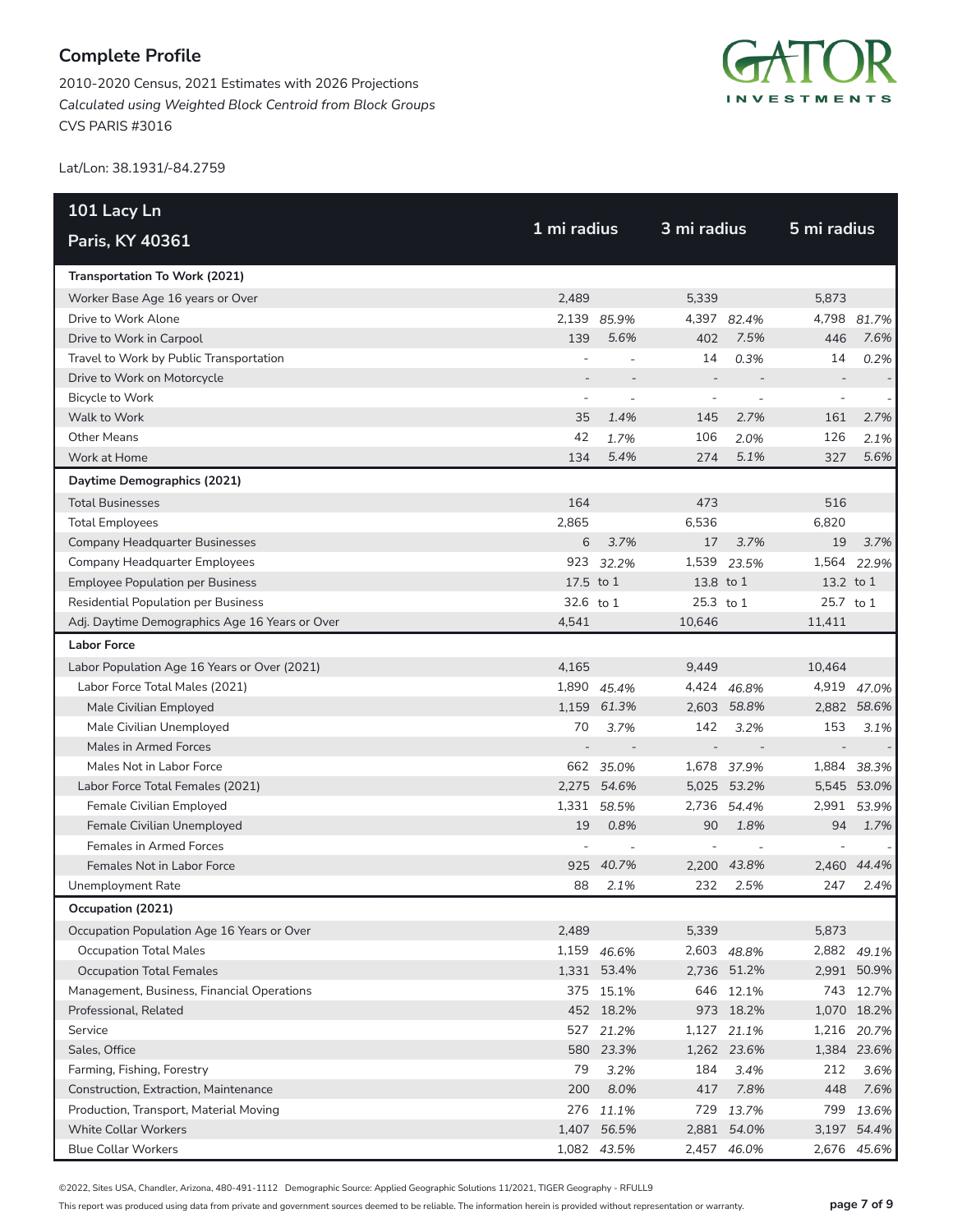2010-2020 Census, 2021 Estimates with 2026 Projections *Calculated using Weighted Block Centroid from Block Groups* CVS PARIS #3016



Lat/Lon: 38.1931/-84.2759

| 101 Lacy Ln                          |                |                          |                |             | 5 mi radius    |             |
|--------------------------------------|----------------|--------------------------|----------------|-------------|----------------|-------------|
| Paris, KY 40361                      |                | 1 mi radius              |                | 3 mi radius |                |             |
| Units In Structure (2021)            |                |                          |                |             |                |             |
| <b>Total Units</b>                   | 2,031          |                          | 4,846          |             | 5,339          |             |
| 1 Detached Unit                      |                | 1,546 76.1%              |                | 3,693 76.2% |                | 4,101 76.8% |
| 1 Attached Unit                      | 144            | 7.1%                     | 242            | 5.0%        | 257            | 4.8%        |
| 2 Units                              | 188            | 9.2%                     | 413            | 8.5%        | 414            | 7.7%        |
| 3 to 4 Units                         | 61             | 3.0%                     | 171            | 3.5%        | 185            | 3.5%        |
| 5 to 9 Units                         | 128            | 6.3%                     | 209            | 4.3%        | 239            | 4.5%        |
| 10 to 19 Units                       | 19             | 1.0%                     | 43             | 0.9%        | 47             | 0.9%        |
| 20 to 49 Units                       | 2              | $\overline{\phantom{a}}$ | 17             | 0.3%        | 17             | 0.3%        |
| 50 or More Units                     | $\overline{2}$ |                          | $\overline{2}$ |             | $\overline{2}$ |             |
| Mobile Home or Trailer               | 41             | 2.0%                     | 163            | 3.4%        | 193            | 3.6%        |
| <b>Other Structure</b>               | $\overline{2}$ | $\overline{\phantom{a}}$ | $\overline{4}$ |             | 20             | 0.4%        |
| Homes Built By Year (2021)           |                |                          |                |             |                |             |
| Homes Built 2014 or later            | 37             | 1.7%                     | 74             | 1.4%        | 81             | 1.4%        |
| Homes Built 2010 to 2013             | 17             | 0.8%                     | 67             | 1.2%        | 85             | 1.4%        |
| Homes Built 2000 to 2009             |                | 428 19.2%                |                | 681 12.5%   |                | 760 12.7%   |
| Homes Built 1990 to 1999             |                | 303 13.6%                |                | 543 10.0%   | 599            | 10.0%       |
| Homes Built 1980 to 1989             |                | 222 10.0%                | 493            | 9.1%        | 531            | 8.9%        |
| Homes Built 1970 to 1979             |                | 288 12.9%                |                | 709 13.0%   |                | 841 14.0%   |
| Homes Built 1960 to 1969             |                | 224 10.1%                |                | 542 10.0%   |                | 613 10.2%   |
| Homes Built 1950 to 1959             | 191            | 8.6%                     | 512            | 9.4%        | 547            | 9.1%        |
| Homes Built 1940 to 1949             | 155            | 6.9%                     | 376            | 6.9%        | 391            | 6.5%        |
| Homes Built Before 1939              |                | 266 11.9%                |                | 960 17.7%   |                | 1,025 17.1% |
| Median Age of Homes                  | 39.5 yrs       |                          | 45.4 yrs       |             | 45.0 yrs       |             |
| Home Values (2021)                   |                |                          |                |             |                |             |
| <b>Owner Specified Housing Units</b> | 1,317          |                          | 2,915          |             | 3,281          |             |
| Home Values \$1,000,000 or More      | 32             | 2.4%                     | 71             | 2.4%        | 88             | 2.7%        |
| Home Values \$750,000 to \$999,999   | 17             | 1.3%                     | 46             | 1.6%        | 53             | 1.6%        |
| Home Values \$500,000 to \$749,999   | 24             | 1.9%                     | 76             | 2.6%        | 93             | 2.8%        |
| Home Values \$400,000 to \$499,999   | 33             | 2.5%                     | 58             | 2.0%        | 78             | 2.4%        |
| Home Values \$300,000 to \$399,999   | 48             | 3.7%                     | 135            | 4.6%        | 177            | 5.4%        |
| Home Values \$250,000 to \$299,999   | 169            | 12.9%                    | 259            | 8.9%        | 311            | 9.5%        |
| Home Values \$200,000 to \$249,999   | 92             | 7.0%                     | 171            | 5.9%        | 186            | 5.7%        |
| Home Values \$175,000 to \$199,999   | 115            | 8.8%                     | 217            | 7.4%        | 247            | 7.5%        |
| Home Values \$150,000 to \$174,999   |                | 144 11.0%                |                | 296 10.1%   | 315            | 9.6%        |
| Home Values \$125,000 to \$149,999   |                | 219 16.6%                |                | 488 16.7%   |                | 511 15.6%   |
| Home Values \$100,000 to \$124,999   | 189            | 14.4%                    |                | 370 12.7%   | 424            | 12.9%       |
| Home Values \$90,000 to \$99,999     | 79             | 6.0%                     | 129            | 4.4%        | 140            | 4.3%        |
| Home Values \$80,000 to \$89,999     | 37             | 2.8%                     | 85             | 2.9%        | 99             | 3.0%        |
| Home Values \$70,000 to \$79,999     | 48             | 3.6%                     | 135            | 4.6%        | 150            | 4.6%        |
| Home Values \$60,000 to \$69,999     | 2              | 0.2%                     | 120            | 4.1%        | 124            | 3.8%        |
| Home Values \$50,000 to \$59,999     | 20             | 1.5%                     | 105            | 3.6%        | 112            | 3.4%        |
| Home Values \$35,000 to \$49,999     | 8              | 0.6%                     | 45             | 1.6%        | 49             | 1.5%        |
| Home Values \$25,000 to \$34,999     | 18             | 1.4%                     | 28             | 0.9%        | 28             | 0.9%        |
| Home Values \$10,000 to \$24,999     | 9              | 0.7%                     | 63             | 2.2%        | 73             | 2.2%        |
| Home Values Under \$10,000           | 13             | 1.0%                     | 18             | 0.6%        | 21             | 0.7%        |
| Owner-Occupied Median Home Value     | \$167,062      |                          | \$158,360      |             | \$163,996      |             |
| Renter-Occupied Median Rent          | \$623          |                          | \$574          |             | \$567          |             |

©2022, Sites USA, Chandler, Arizona, 480-491-1112 Demographic Source: Applied Geographic Solutions 11/2021, TIGER Geography - RFULL9

This report was produced using data from private and government sources deemed to be reliable. The information herein is provided without representation or warranty. **page 8 of 9**